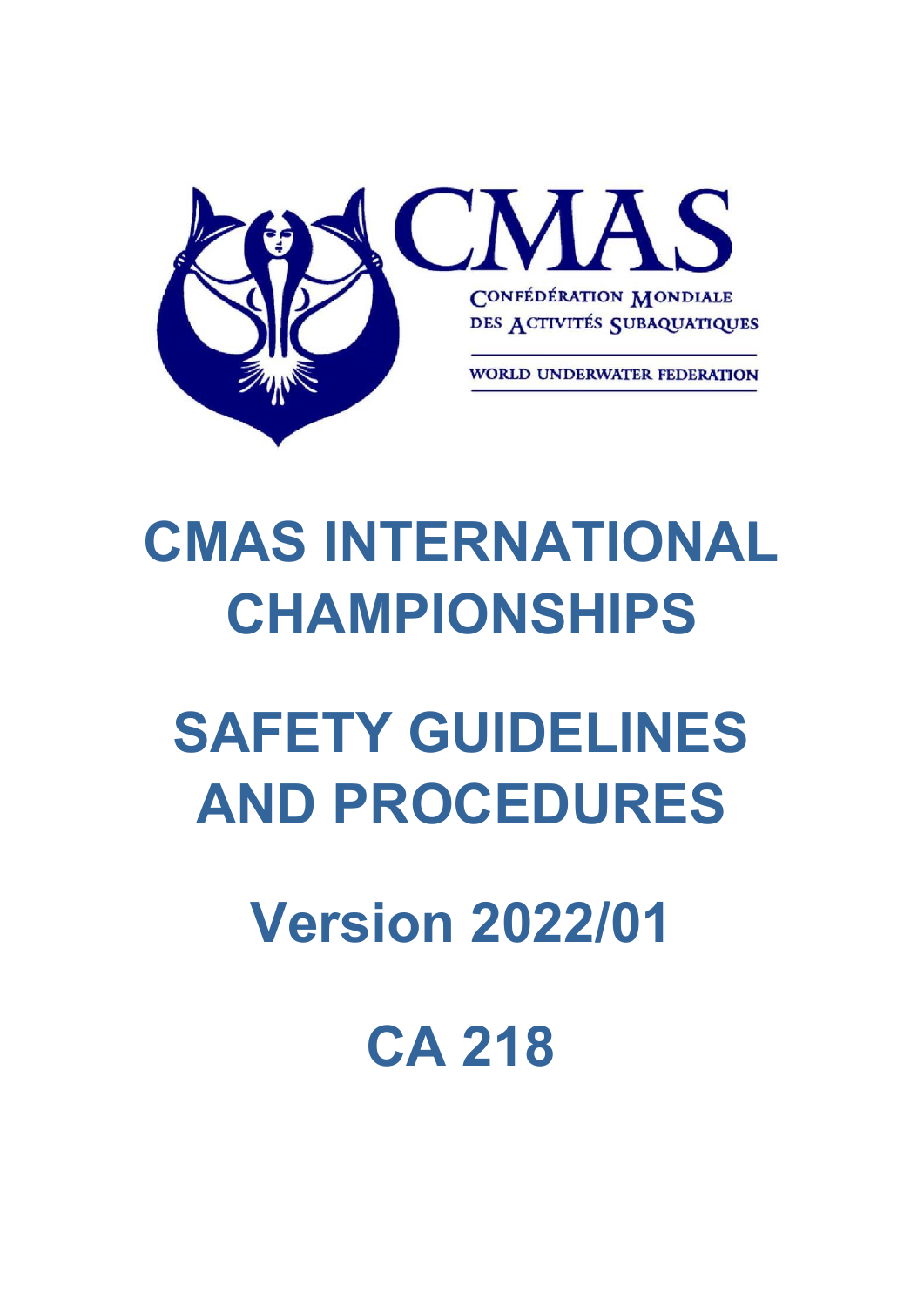### CMAS Safety and logistics guidelines for international competitions.

This document has been elaborated by Cmas Free Diving Commission, on the basis of the document of Ren Chapman (USA) with the help of Tolis Bellos (GRE), Michele Geraci (ITA), Michele Tomasi (ITA), Natalia Zarkhova (UKR) and A. Ponche (FRA).

#### 1 Table of contents

| $\overline{2}$ |       | List of minimum requirements for international CMAS competition 3 |  |
|----------------|-------|-------------------------------------------------------------------|--|
| 2.1            |       | Logistics 3                                                       |  |
| 2.2            |       |                                                                   |  |
| 3              |       |                                                                   |  |
| 3.1            |       |                                                                   |  |
| 3.2            |       |                                                                   |  |
| 3.3            |       |                                                                   |  |
|                | 3.3.1 |                                                                   |  |
|                |       |                                                                   |  |
| 3.4            |       |                                                                   |  |
| 3.5            |       |                                                                   |  |
|                |       |                                                                   |  |
| 4              |       |                                                                   |  |
| 4.1            |       |                                                                   |  |
| 4.2            |       |                                                                   |  |
| 4.3            |       |                                                                   |  |
|                | 4.3.1 |                                                                   |  |
|                | 4.3.2 |                                                                   |  |
|                | 4.3.3 |                                                                   |  |
|                | 4.3.4 |                                                                   |  |
| 4.4            |       |                                                                   |  |
|                | 4.4.1 |                                                                   |  |
|                | 4.4.2 |                                                                   |  |
|                | 4.4.3 |                                                                   |  |
|                | 4.4.4 |                                                                   |  |
|                | 4.4.5 |                                                                   |  |
|                | 4.4.6 |                                                                   |  |
|                | 4.4.7 |                                                                   |  |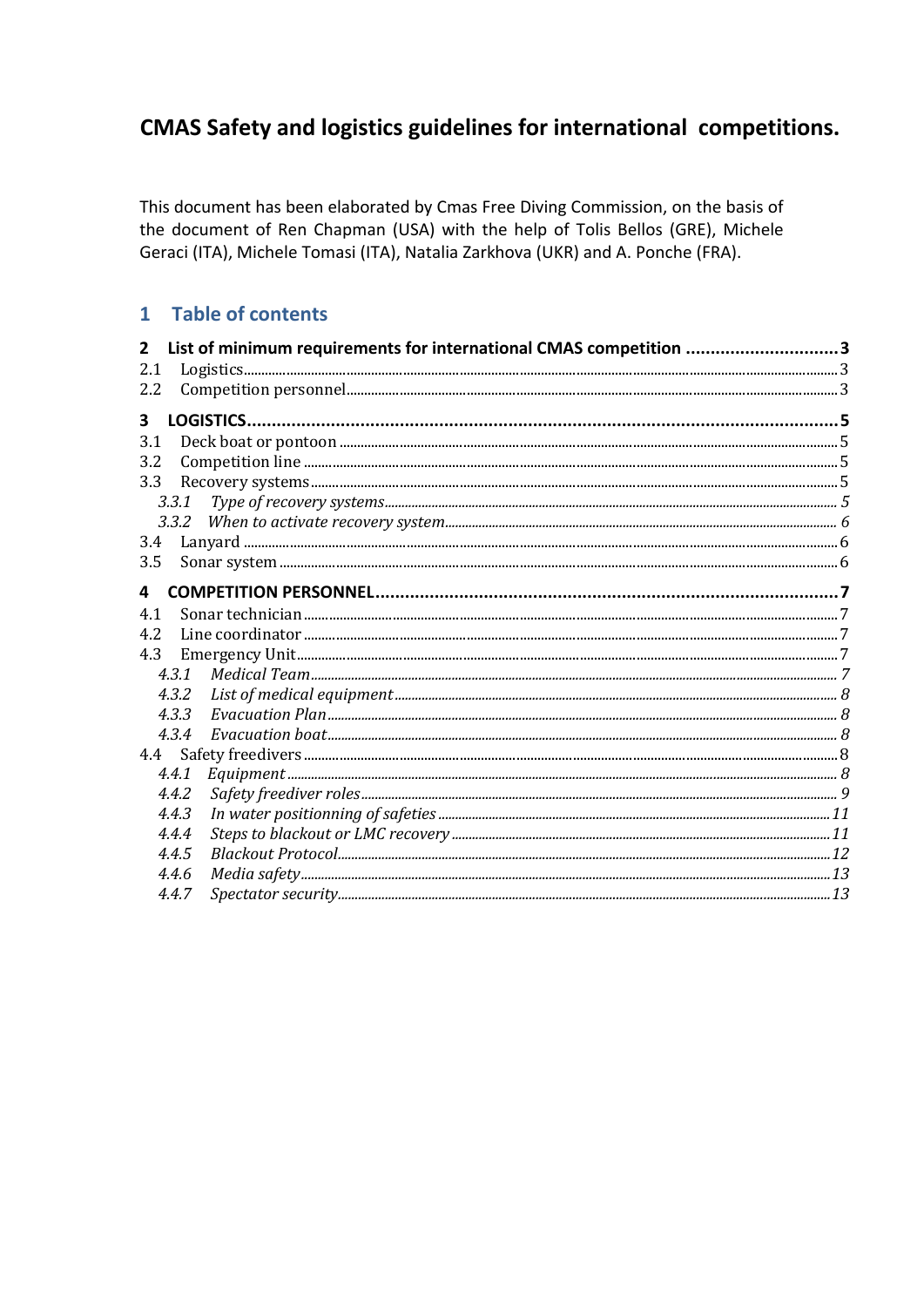## **2 List of requirements for international CMAS competitions**

#### **2.1 Logistics**

- $\sim$  Boat or ponton with bow to install competition line.
	- o The pontoon or deck boat should be sufficiently large to welcome judges, camera operators and emergency team with equipment
- Counter balance, electric or manual winch system to pull up all the competition line at a minimum speed.
- Diver recall system. In case of activation of counterweight or electric winch system, a signal will be emitted so that athlete can grab the line to ascent.
- $\sim$  Sonar system to follow the descent and ascent of the athlete during his performance
- Video system
	- $\circ$  Underwater drone (ex: diveye) following the athlete during all the performance.
	- o Depth camera to monitor turn and retrieval of the tag
	- o Surface cameras to record start and surface exit protocol.
- $\sim$  One evacuation boat ready to send a freediver in need to the closest hospital according to the evacuation plan
- $2$  training buoys set at a depth of 40m and equipped with a quick retrieval manual system (pulley of other mechanical system)
- Accoustic system diver recall system

#### **2.2 Competition personnel**

- Main judge
	- o Head of logistical coordination with the help of competition organizer
	- o Organize start list with the help of competition secretary
	- o Give orders for releasing of counterweight or activation of electric winch
	- o Validate the results
- $\cdot$  Safety chief
	- o Head of safety team
- Competition secretary
	- o Assist judges for processing results
- $\cdot$  Surface judges
	- o Validate surface protocol and validity of the attempt
- $\cdot$  Sonar technician
	- o One person per competition line.
	- o Manage reading and calling of athlete depths via sonar
- $\sqrt{ }$  Surface Camera operator
	- o Manage the official cameras to record surface and exit protocols
	- o Download footage daily for judges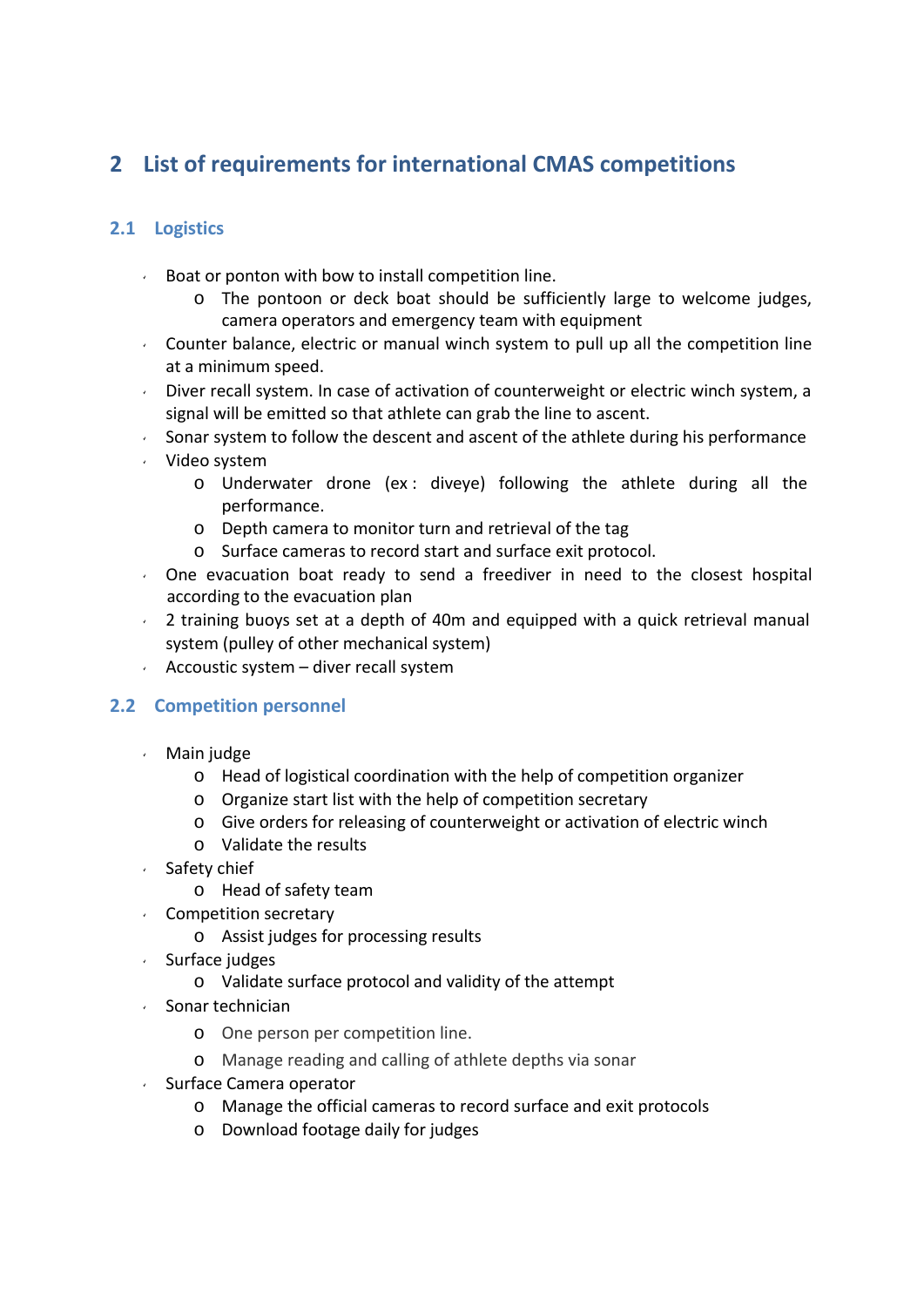- o Charges all batteries and transport equipment to and from the divesite
- $\cdot$  In depth camera operator
	- o Manage the official cameras to record the underwater videos
	- o Download footage daily for judges
	- o Charges all batteries and transport equipment to and from the divesite
- $\cdot$  Live camera operator
	- o Manage the official cameras to record the live videos from competition
	- o Download footage daily for judges
	- o Deal with live streaming of the competition
	- o Charges all batteries and transport equipment to and from the divesite
- $\cdot$  Line coordinator
	- o Changes line depth
	- o Manage daily dives list and communicate informations to judges and safety
	- o Deploy counter balance or launch electric winch on the order of main judge
- $\sim$  Safety freediver team composed of 5 freedivers (In long competition, team change must be schedule every 3h)
	- o 1 freediver with underwater scooter
	- o 2 safety freedivers with long fins and divesuits to avoid hypothermia
	- o 2 in reserve, ready to dive to replace any other s a f e t y f r e e d i v e r
- $\ell$  Emergency unit located on the competition boat
	- o Doctor with CPR certification
	- o Medical assistant
- $\sqrt{ }$  Training buoy safety
	- o One safety freediver per buoy (minimum 40m freediver)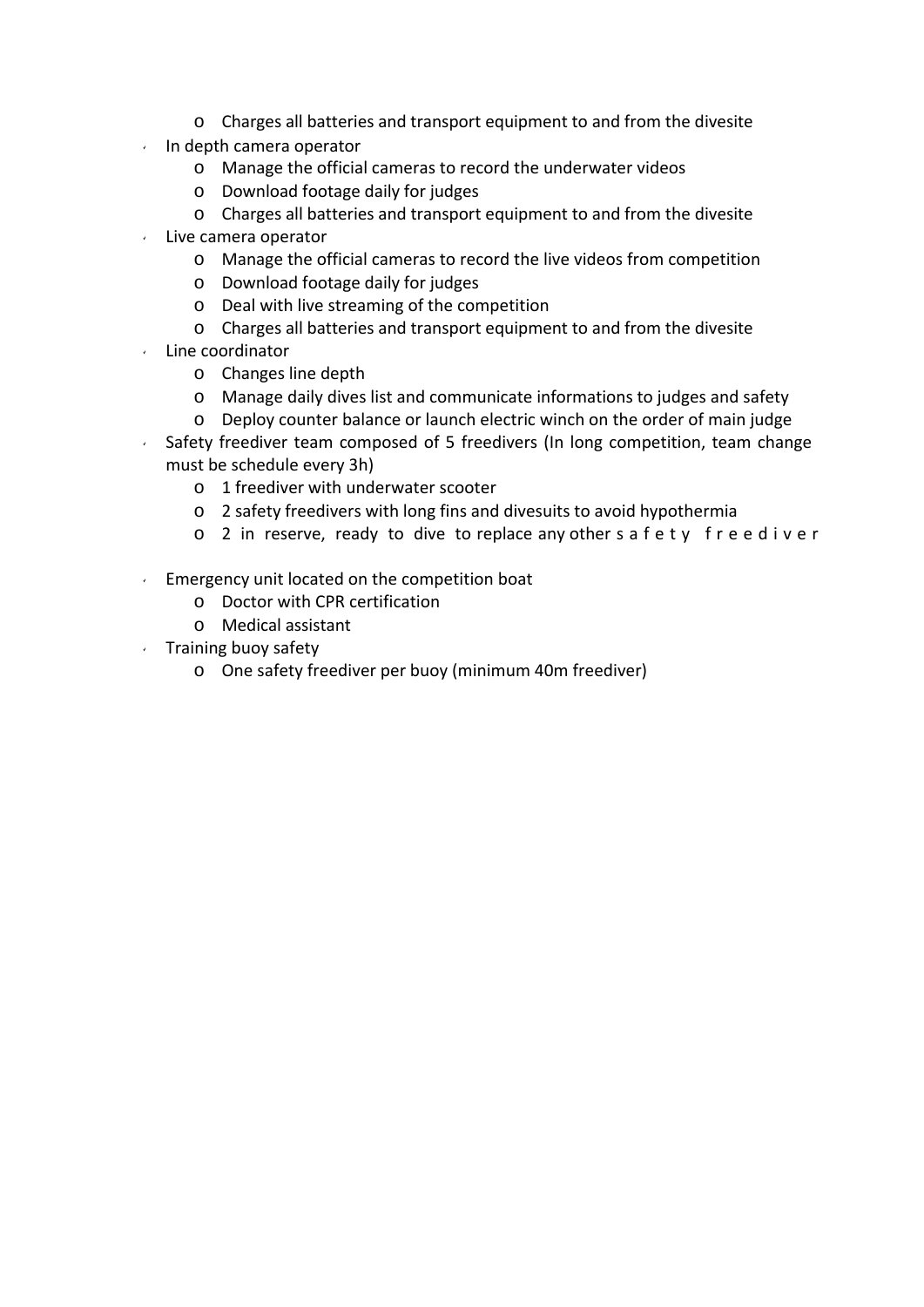### **3 LOGISTICS**

#### **3.1 Deck boat or pontoon**

The pontoon or deck boat should be sufficiently large to welcome judges, camera operators and emergency team with equipment

#### **3.2 Competition line**

Competition line must be marked every 10meters.

Safety freedivers will dive to the first mark underwater and read personnal gauge to verify the setting of the line before the attempt.

#### **3.3 Recovery systems**

The counterbalance, electric or manual winch, is a safety system designed to retrieve an athlete beyond reach of safety divers. It exists multiple design for these systems but it is mandatory to achieve at least a speed of ascent of minimum 1m/s when the freediver is dragged by the lanyard from a depth of minimum 80 meters.

Attention must be paid to the drag exerted by the bottom plate and the freediver himself (in particular when the lanyard is worn at the belt).

A minimum distance of 6 meters is recommended between counterbalance line and competition line to limit crossing issues.

Speed of ascent of recovery system will be assessed by safety team during the training practice in competition real conditions. In particular the time of ascent of the system will be determined from a depth higher than 80 meters, during the ascent safety freedivers will dive successfully to 20 meters and grab the competition line to simulate the presence of the athlete.

#### **3.3.1 Type of recovery systems**

#### *3.3.1.1 Uneven Ballast*

Counterbalance system designed using a larger weight on the opposite side of the competition side of the line. The uneven Ballast should be at least twice the weight of the competition side of the line.

Pro : All that is required is a simple pull on the line and release of the clutch system to activate.

Con : This system makes changing line depths more difficult as one side is pulling harder then the other. In case of current at depth and differential drag of the two ends, it can induce crossing of the two ends.

#### *3.3.1.2 Drop Weight*

Counterbalance system that uses equal weights on both the counterbalance and competition sides of the line and utilizes an additional weight that is only deployed in the event of an activation of the system. Drop weight should bring the total weight of counterbalance to at least twice the weight of the competition zone.

The Prusik is a knot used to attach a drop weight. The reason we use this particular knot is that when the weight is dropped, it immediately catches the line which allows the weight to immediately begin assisting the line down without having to fall the entire length of the line before catching the line.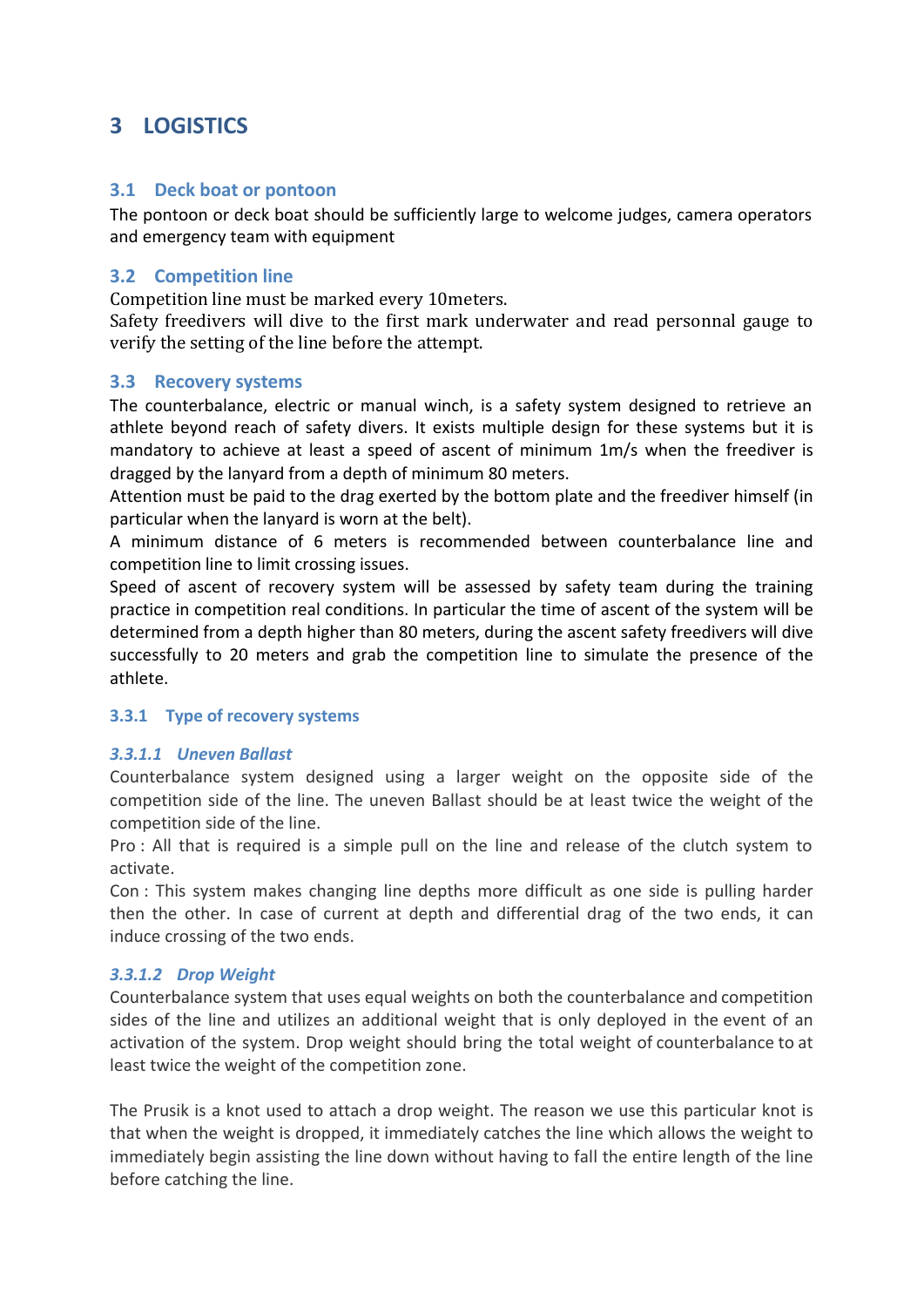#### *3.3.1.3 Electric winch*

Electric winch is a mechanical rolling system connected to an electrical motor. It allows to adjust finely the depth of the line but also to recover the freediver without any effort when activated.

The electrical motor should be connected to an independant power supply. (live streaming cameras should not be powered on the same source in particular as it can reduce the speed of ascent of the line)

#### *3.3.1.4 Manual recovery*

In case of power failure, or catastrophic mechanical failure, the line should be ascended manually with a trained team at a sufficient speed (>1m/s)

#### **3.3.2 When to activate recovery system**

The recovery system should be activated if

- Motionless athlete is either visible by safety team, live cameras or visible with sonar (With sonar, the system will activated if we see a stop of at least 10s, a stop is considered as a speed of descent or ascent of less than 0.2m/s).
- The athletes touches the bottom at least 30s late according to bottom dive time declared at the beginning of the competition.
- The athlete is not in sight of the safety freedivers at the end of the announced dive time.

The safety diver initiated activation should be done at the discretion of the safety divers at depth. If the athlete appears to be unconscious or not progressing then activation should be signaled.

The signal is a full arms extended waving overhead and should be horizontal in reference to the surface so that the signal can easily be seen at depth from the surface (FLY MODE). Additional safeties should be placed within sight of the surface as needed if visibility issues are present at dive sight.

Upon activation, an acoustic signal must be used to inform athlete and safety divers that the recovery system has been activated.

#### **3.4 Lanyard**

All personal lanyards must be between 80cm and 150cm long and weight less than 500g. The main judge of the competition will systematically check the lanyard during technical meetings (low quality velcro, carabiner difficult opening will not be accepted).

#### **3.5 Sonar system**

Sonar is a fairly reliable means of keeping tabs on an athlete during a dive and it is a recommended piece of equipment when organizing an event. The following is a list of specifications a sonar should possess for proper following of a freediving athlete:

- Must be a minimum 600 watt transducer. Transducer should be located within 6 meters of the competition line.
- Have an "A-scope" feature.
- Additional: A deep cycle 12 volt battery with minimum 75 amp hour storage recommended and should be charged if voltage drops below 12.1 volts.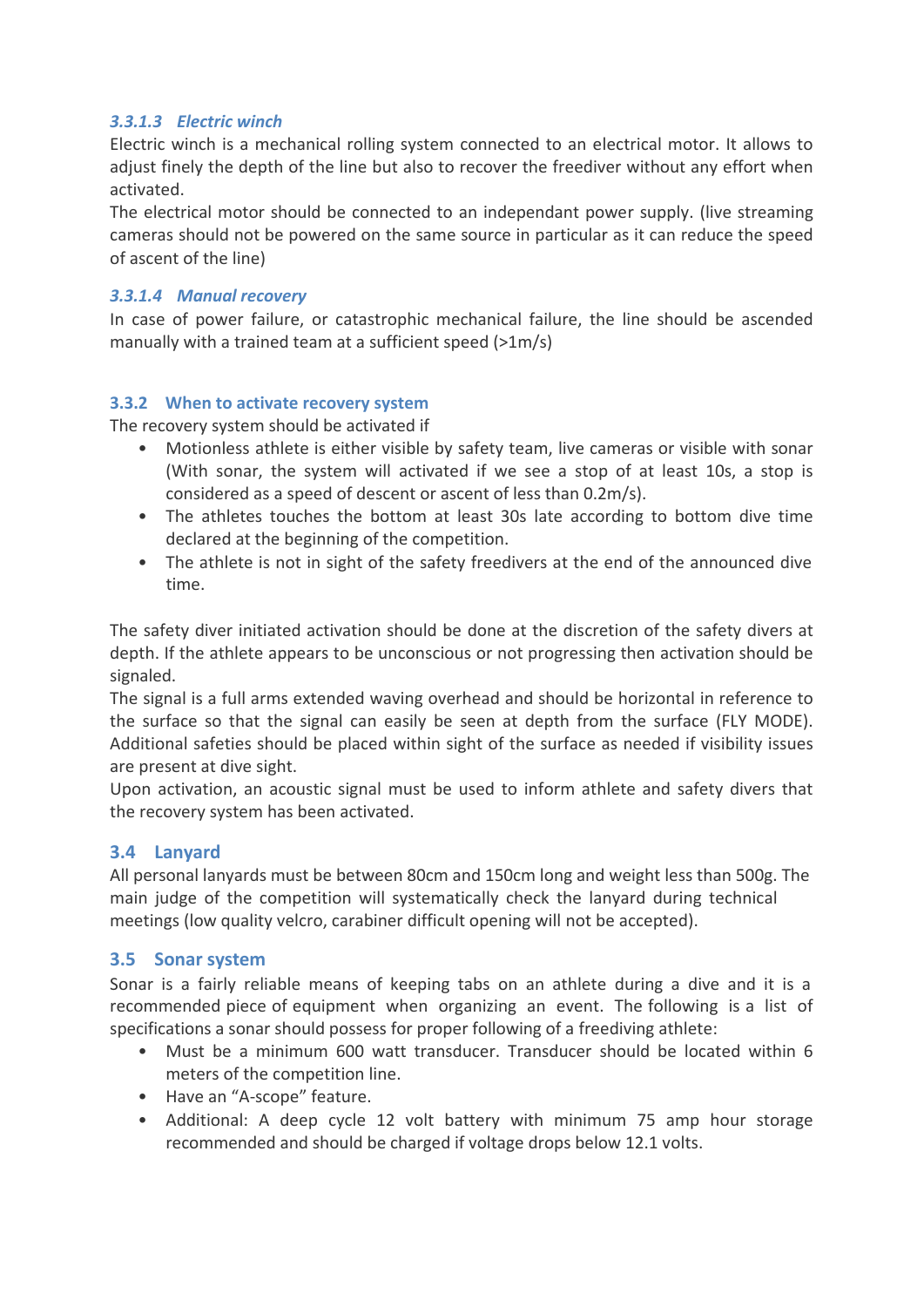When an underwater drone is used to follow the athlete during descent and ascent, the signal read on the sonar system is likely to be the drone signal rather than the athlete one as the drone is mainly composed of metallic parts. In that case, it is recommended that the drone follow the athlete at the same depth.

#### **4 COMPETITION PERSONNEL**

The roles of main judge, competition secretary and surface judges are listed in the CMAS competition rules document available on www.cmas.org website.

#### **4.1 Sonar technician**

The sonar technician is an extremely important position on the safety team and he or she should be experienced in that position. He or she is the eyes of the team at depth and can in fact save a life.

The following is a list of task associated with the Sonar Technician Roles:

- Verbally call out depths of athlete every 10 meters beginning at 30 meters depth.
- Report "touchdowns" and "turns" to the team.
- Sonar technician is responsible for reporting delays or pauses in the movement of an athlete. If an athlete fails to progress after 10 seconds, a call for the activation of the counter balance is recommended.

#### **4.2 Line coordinator**

- $\sim$  Adjust the setting of the line between dives.
- $\vee$  Verify depth by answering back the verbal acknowledgement of depth from the safety divers. Visually verifying markings above the surface as the line is being repositioned. This check should be done during both training and competition and additionally checked by a member of the judge team during competition.
- $\sim$  Ready and in position near counterbalance system or electric winch so that activation can be quick and efficient if activation is asked by the main judge.
- $\sim$  Maintain a clear area around the counterbalance system. Once counterbalance is activated the line coordinator will assist the line up by pulling as fast as possible.

#### **4.3 Emergency Unit**

#### **4.3.1 Medical Team**

The medical assistance must guarantee the first aid interventions to those who suffer accidents by giving them the aid necessary from the beginning of the accident until the re‐ establishment of conditions of health in the local health facilities. Communication of medical assistance team to the doctor of local health facilities shall include the causes and circumstances of the accident occurring at the athlete.

The medical assistants are appointed by the Organizing Committee and they are responsible for controlling the event at the medical level. The medical team is made up of:

 $\sim$  One doctor (MD) who must be skilled, experienced, equipped and capable to perform CPR (cardio‐pulmonary resuscitation) as well as to provide first aid, who is responsible for the competition and is always present in the competition area,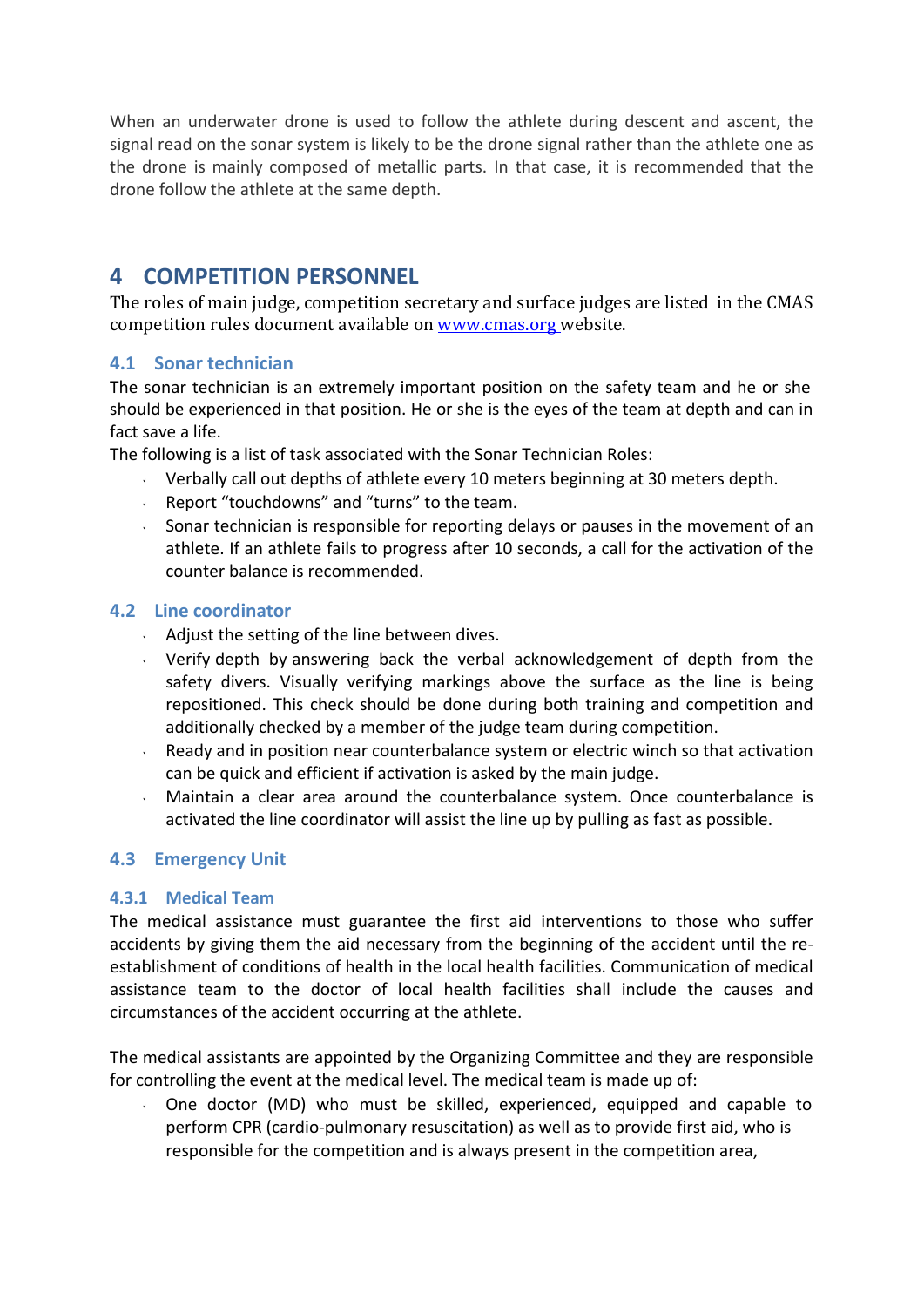- $\sim$  An ambulance reserved for the competition area, with a doctor on board, which must be located on land, close to the Health Centre
- An official hospital facility which must be easily accessible for the ambulance and aware of the evacuation plan of the competition

#### **4.3.2 List of medical equipment**

- Bag Valve Mask
- Double Evacuation Time supply of 100% Medical Grade Oxygen
- Oral Pharyngeal Airway Multiple Size Kit
- Advanced Airway Kit
- Manual Suction
- AED

#### **4.3.3 Evacuation Plan**

An evacuation plan is almost as important as the doctor and should be well thought out and practiced to avoid confusion in an emergency situation. The evacuation plan should be extremely detailed to include a detailed route map, phone numbers to hospitals and ambulance services. Driving times from extraction site to advanced hospital care should be measured accurately and listed on the evacuation plan as well as alternative routes.

#### **4.3.4 Evacuation boat**

A dedicated evacuation boat should be on site at all times before and during competition and at least two dedicated operators should be assigned to the boat. The boat should be able to carry 5 personal to include the captain as well as an evacuation supply of oxygen. Additional oxygen should be stored on board the evacuation boat. A dedicated phone with all pertaining contact numbers should be located on boat or in medical kit and each member of the safety team should be well informed of its whereabouts and how to use.

#### **4.4 Safety freedivers**

All safety freedivers should be experienced freedivers. In any case, safety freedivers must be able to dive to 40m and realize a hang dive of 1min at 30m. These skills will be systematically evaluated during the safety team practice.

The safety team should be present at least a week before the competition to be able to exercise in all the procedure during the trainings.

#### **4.4.1 Equipment**

- Exposure protection via wetsuit in order to protect diver from sun and or cold. A wetsuit also provides positive buoyancy to assist the safety diver in below surface blackout occurrences.
- Ballast should only be used to compensate for positive buoyancy above 15 meters and the safety should not be negative shallower than 15 meters.
- A white or yellow lycra t-shirt to identify each safety as a member of the team and to allow for easy visibility at depth.
- Each safety diver should carry a small, streamlined cutting device and should be worn on the belt.
- Each safety should wear and carry an attached snorkel. In the event that the safety's head needs to be in the water the snorkel should be simply attainable and accessible to the safety's airway.
- Long blade fins are a requirement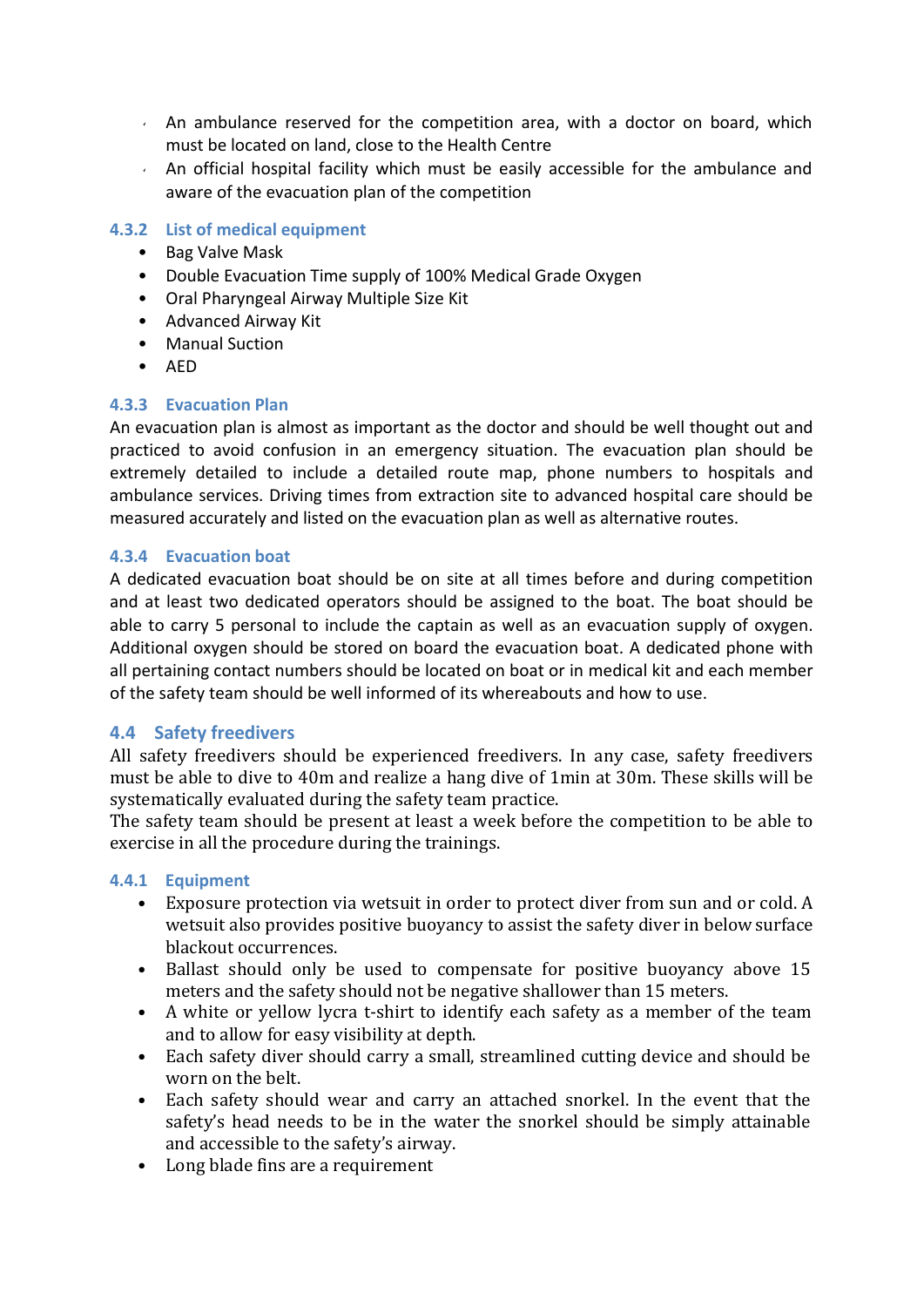• Safety diver should be using a depth gauge with timing device.

#### *4.4.2* **Safety freediver roles**

*Below are job descriptions for each member of the safety team*

#### *4.4.2.1 Safety 1 (Primary Diver)*

- Verify depth verbally so judges and platform or line coordinator can clearly hear. This is done by visually verifying markings above and below set depth. This check should be done during both training and competition and additionally checked by a member of the judge team during competition.
- Verify that lanyard is on and secure by visually and physically testing the security of the lanyard. Make sure lanyard velcro is secure and that male and female velcro are mated properly. A verbal expression of this verification must be clearly heard and understood by judges and platform or line coordinator. A second verification should be completed by the judges during the competition or the secondary safety diver during training.
- Verify that official gauges are on and secure. A verbal expression of this verification must be clearly heard and understood by judges and platform or line coordinator.
- Meets the athlete at a depth of approximately 30meters. The signal of dive should be given by judges according to the announced time (1min before the end of the dive time) or video feed/sonar when the athlete is at 60m
- During dive, primary has only 20 seconds additional time from the time he or she reaches his or her position at depth and after that time he or she must wave off the dive if the athlete is not in sight or making progress up the line. The signal is a full arms extended waving overhead and should be horizontal in reference to the surface so that the signal can easily be seen at depth from the surface (FLY MODE). Additional safeties should be placed within sight of the surface as needed if visibility issues are present at dive sight.
- In the event of an underwater blackout, the primary has priority for rescue actions but if the secondary is closer and start rescue actions then he or she then becomes the primary safety diver and the Number 1 would take over the role of the Secondary (Number 2).
- After dive, Primary diver becomes secondary diver (Safety 2)
- Safety divers should verbally or non verbally report his or her positions before each dive to ensure all roles have been filled.

#### *4.4.2.2 Safety 2 (Secondary Diver)*

- Verify depth verbally so that judges and platform or line coordinator can clearly hear. This is done by visually verifying markings above and below set depth
- Verify that lanyard is on and secure. A verbal expression of this verification must be clearly heard and understood by judges and platform or line coordinator.
- Verify that official gauges are on and secure. A verbal expression of this verification must be clearly heard and understood by judges and platform or line coordinator.
- Meets the athlete at a depth of 20 meters. (dive when the athlete is at a depth of 45m or 50s before the end of the dive time)
- In the event of an underwater blackout, the primary has priority for rescue actions however, if the secondary is closer and start rescue actions then he or she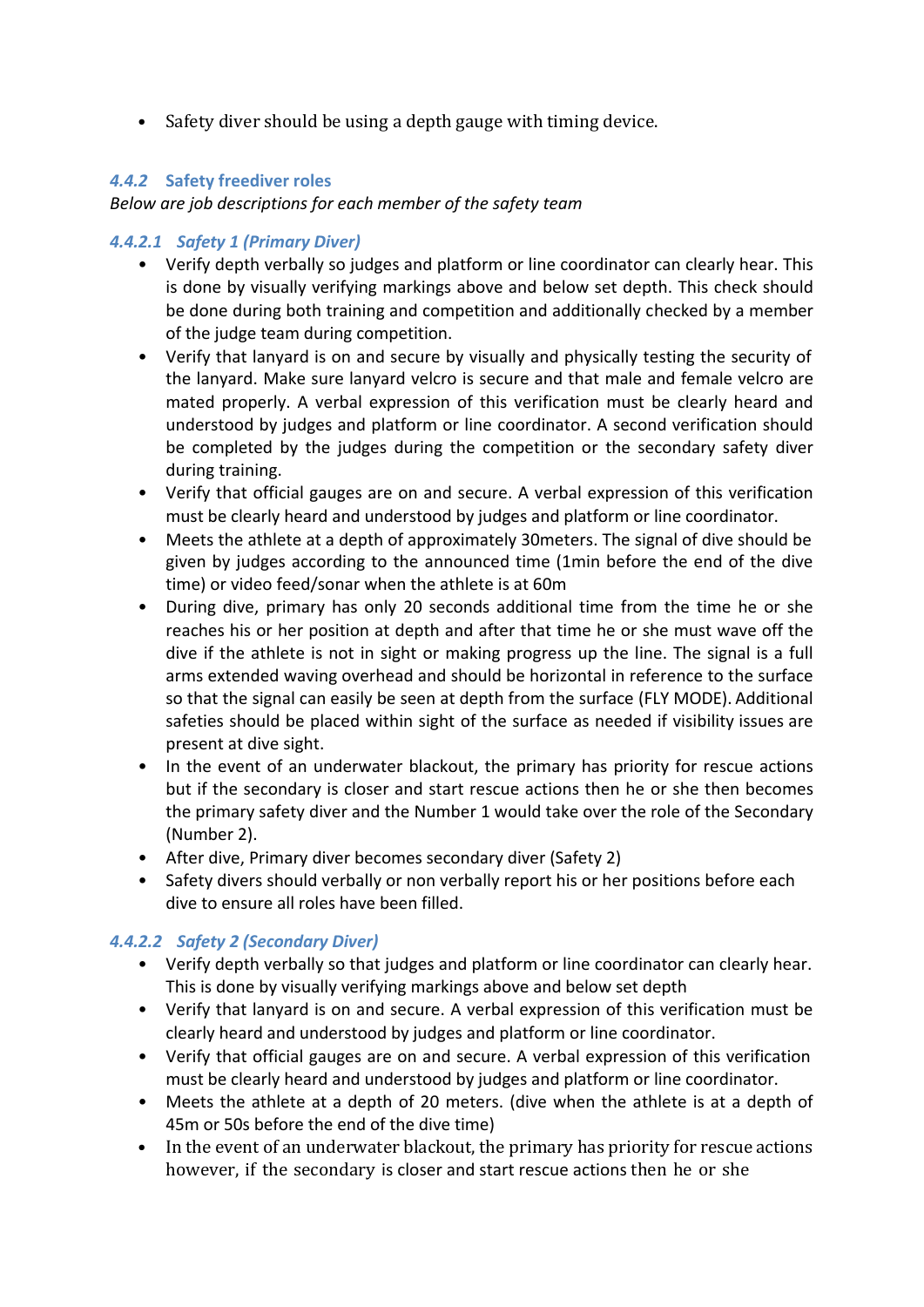now becomes the primary safety diver and the Number 1 would take over the role of the secondary.

- In the event of an underwater blackout, the secondary will assist the primary by lifting athlete and Primary Safety simultaneously. Pulling the athlete only has the potential to force separation of the primary from the athlete and therefore opening airway of victim.
- Upon completion of judge presentation of card, secondary will release the lanyard, take of the gauges and deliver them to judges and escort athlete towards pre determined competition zone exit.
- Secondary diver becomes safety 4 for next athlete in line.
- Safety divers should verbally or non verbally report his or her positions before each dive to ensure all roles have been filled.

#### *4.4.2.3 Safety 3 (Scooter safety)*

Underwater scooters are a great tool for deep safety and must be u s e d t o p r o v i d e safety.

The following is a guideline for using underwater scooter for competition safety.

- Leave the surface with 70 seconds remaining in the announced dive time or when the athlete is at a depth of 80m. This will put you at a depth of 40 meters when you rendezvous with the returning athlete.
- As pass through 30 meters begin the downshift so that you are in the lowest and slowest gear as you rendezvous with the athlete.
- Power downward until you reach the depth of the athlete then turn up and under and maintain speed of athlete on his or her ascent. This will allow for quick retrieval and continued downward direction in the event the athlete is struggling below the normal rendezvous depth. In other words you are not stopping and waiting on the athlete to reach so as not to take time to reestablish descent in the event of issues deeper.
- Maintain close distance (2-3 meters) at a 45 degree angle from front of athlete slightly below the level of watching for signs of loss of motor control or loss of airway control.
- If the athlete needs assistance at a depth below 30 meters, the scooter safety will grab the athlete under the arm and secure the airways above the water. The scooter safety will then be positionned in the back of the athlete. Finning during the ascent will increase the speed of ascent if necesssary.
- Once athlete meets the 30 meter safety and the safety 1 establishes the 45 degree angle at eye level, at the right of the athlete, then the scooter diver will be positioned behind that safety and in the event of a blackout can give the safety assistance to the surface. Do not assist by dragging athlete. Instead, the scooters upward force should be applied to the safety diver controlling the airway of the athlete.
- Once the diver has passed through 10 meters the scooter safety should carefully drive away from the competition zone avoiding spectators.

The scooter safety should limit his or her dives to one dive every 12 minutes and no more than 20 per day to avoid DCS related issues.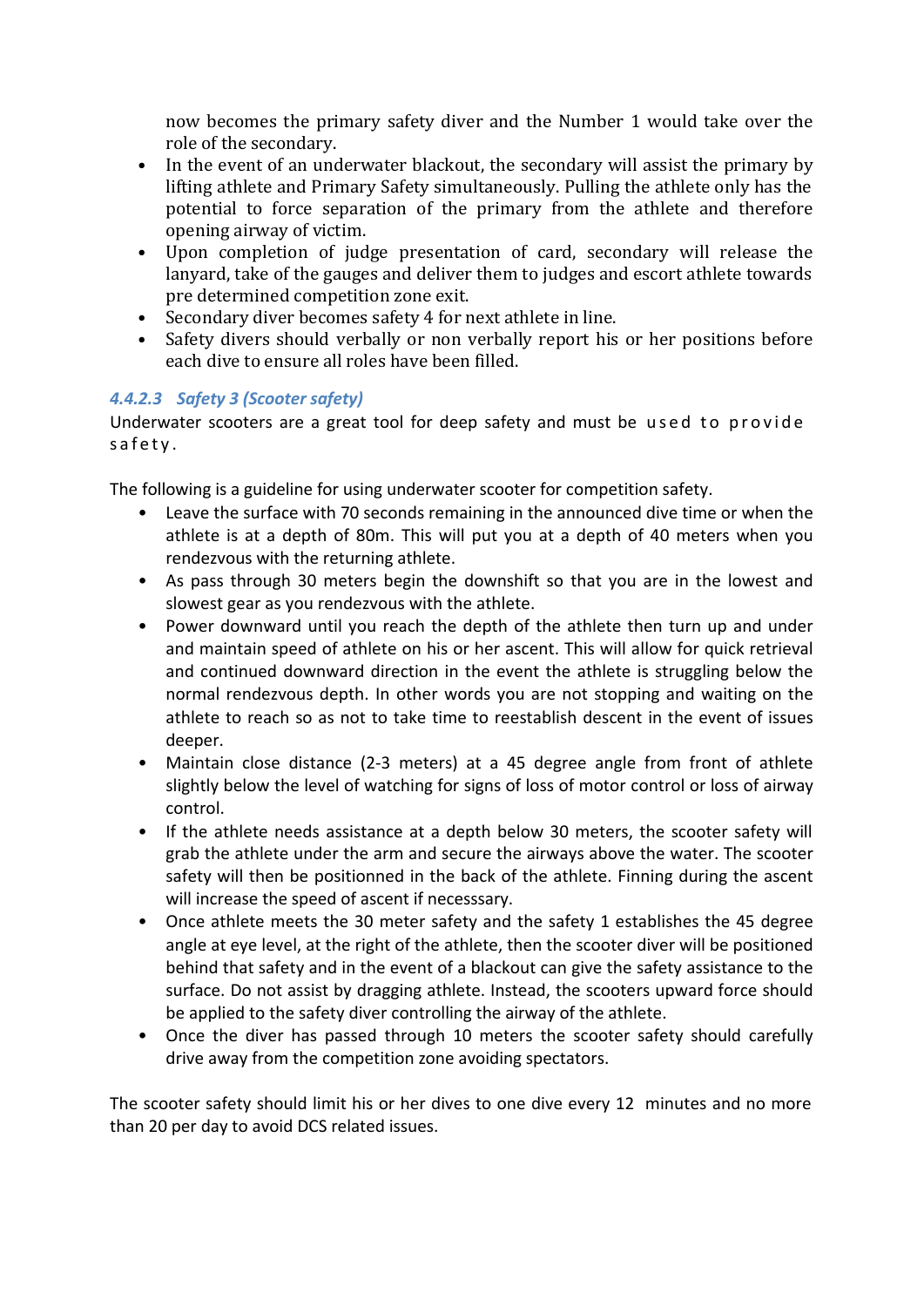#### *4.4.2.4 Safety 4 (backup safety)*

- Verify that the primary and secondary roles are filled and that they have completed their pre‐dive surface roles.
- Always ready to dive in the event that Number 1 or Number 2 divers have an issue and are unable to dive (i.e.: Equalization issue)
- In the event of a blackout, dive down to ascending safety diver and assist with extraction of athlete. When assisting with underwater blackout it is important that only two safeties have direct contact with athlete. Additional lift should be directed towards the primary safety diver. On any and all blackouts the primary safety diver is considered the diver in control of the airway.
- Safety divers should verbally or non verbally report his or her positions before each dive to ensure all roles have been filled.
- Backup safety becomes primary diver (safety N1) for next athlete in line.

#### **4.4.3 In water positionning of safeties**

- Before official top, safety should be clear of the possible contact of athlete as well as between the visual line of judges and athlete.
- Safeties should be aware of his or her position in the water column at all times.
- Safeties should maintain eye contact with athlete at all times at the same level as the athlete's eyes. This is the priority.
- Primary and secondary should be positioned at a 45 degree angle from the front of the athlete on opposite sides. Secondary should be aware of the primary's initial positioning and fill in the side opposite the athlete.
- Both safeties should try and surface at both sides of the athlete and not between the judges on the platform, while at the same time keeping the line of sight between the judges and the athlete clear.
- Upon surfacing the safeties should back out of the area maintaining a 2 meter distance from athlete. Once the athlete reaches the surface it is only the judgement of the judge to grab the athlete.

#### **4.4.4 Steps to blackout or LMC recovery**

A blackout can be very intimidating for a safety diver and many times an overreaction will occur. The following steps should be taken to quickly promote the breathing response in the athlete.

- 1. Secure the airway above the water
- 2. Remove all facial gear from athlete's face
- 3. Calmly blow to the nose, tap and talk to athlete giving a m p l e time to assess the condition of athlete. Three blow tap and talks should take less than 10 seconds and is sufficient in the assessment period. A tap is defined as a gentle tapping of the cheek only using the tips of the fingers. An aggressive, heavy slapping can prolong the blackout.
- 4. Assessment is visual and/or audible. If the athlete's eyes are open wide then he or she is in a blackout state and once the eyes close then conscience has been regained.
- 5. If breathing is not apparent after blow, tap, talk then two « mouth to mouth or mouth to nose » rescue breaths while obstructing mouth airway should be administered to athlete. The first breath opens the possible laryngospasm and the second delivers air to the lungs.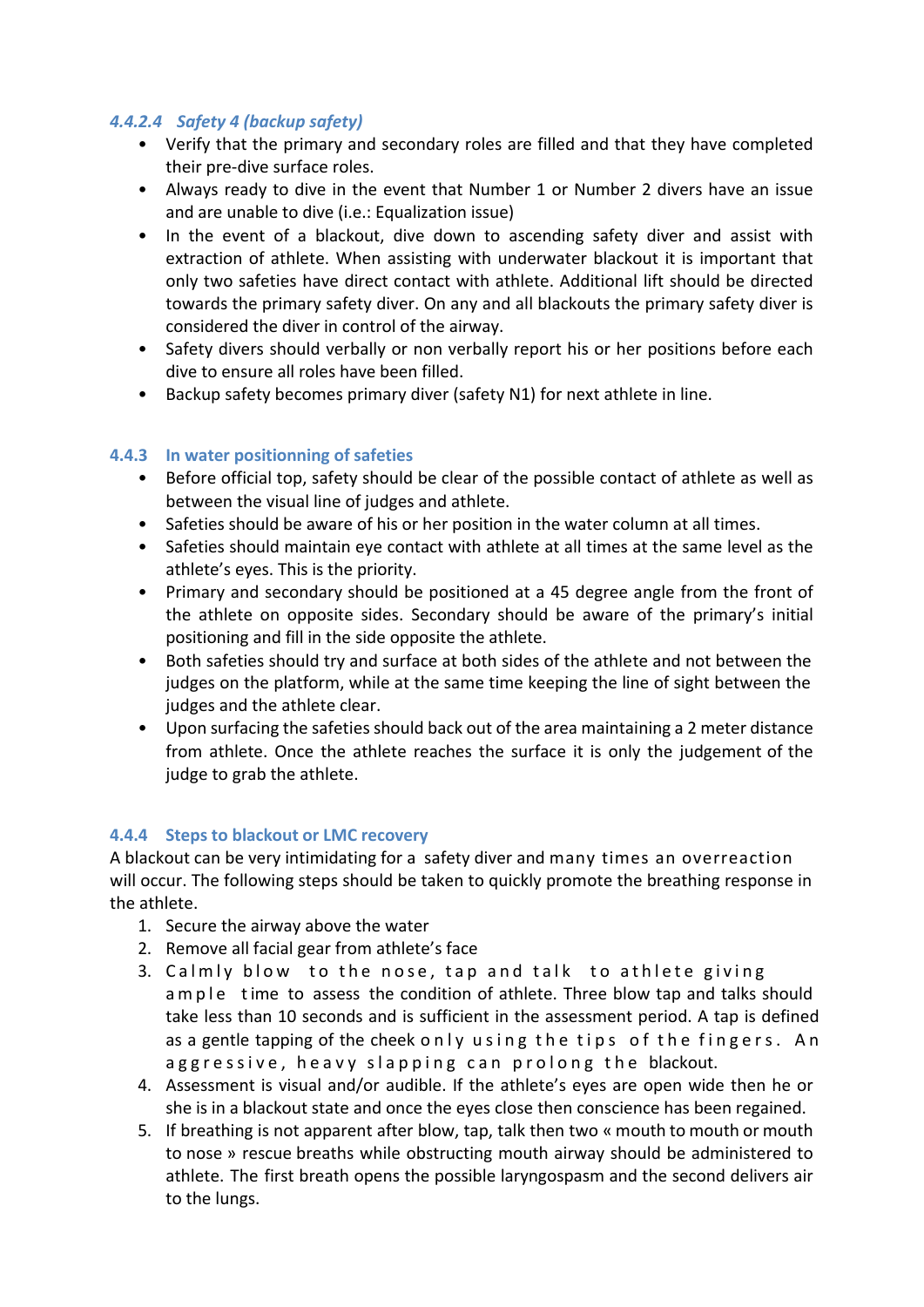- 6. If breathing is still not apparent then a breath with nose held every 5 seconds should commence and an immediate evacuation to boat or platform and doctor should begin.
- 7. Oxygen should be administered immediately with positive pressure.

#### **4.4.5 Blackout Protocol**

The number one rule in a blackout or LMC (Loss of Motor Control) is to protect the athlete's airway from contact with the water. This will prevent water inhalation which will complicate resuscitation.

The following is a list of procedures to manage the three forms of blackout:

#### *4.4.5.1 Surface Blackout*

- Secure the athlete's airway by providing lift under his or her armpit. If the victim falls forward the opposite hand should be under chin at water level and the "head sandwich" which is a maneuver by the Primary Safety in which one hand covers and protects both the oral and nasal airways while at the same time the safety's other hand is placed at the base of the head and neck to create a "sandwich" of the head. This should be employed to place victim on his or her back.
- Removal of the facial gear is done by the safety 1, once the judges call the "Grab" This should be the first step in recovery.
- A calm, slow blow tap and talk is mandatory for blackout recovery and provides the safety team proper assessment of the severity of the blackout
- Remaining safeties are providing lift to both the victim and the primary safety diver and the victim should be flattened along surface. This maintains airway above the water and allows for easy access to the airway for further resuscitation needs. A flat position also reduces water pressure on chest for easier inflation of lungs.
- All blackout recover should be conducted as close to the competition line as possible and the line should be used as a means of securing the vertical and horizontal positioning of the athlete.
- Removal of the lanyard should be completed by the safety N2
- Shading of the athlete's eyes should be done by a member of the team not providing direct care to athlete.

#### *4.4.5.2 Subsurface blackout*

- Secure the airway using the "Head Sandwich" which is a maneuver by the Primary Safety in which one hand covers and protects both the oral and nasal airways while at the same time the safety's other hand is placed at the base of the head and neck to create a "sandwich" of the head. This prevents water from entering the airways and provides a streamline means of transporting athlete to the surface.
- Secondary safety provides lift to both the athlete and the Primary safety.
- Upon arrival at surface, the actions described at 4.4.5.1 are followed.

#### *4.4.5.3 Pre‐dive packing blackout or vasovagal syncope*

Although not a common occurrence, knowledge of the packing blackout should be known by the safety team so that they are aware of its possibilities. The packing blackout occurs when the athletes's lung volume displaces the normal rhythm of the heart and therefore causes a short term blackout. This condition is very short in duration and requires attention from the safety team at the beginning of the performance.